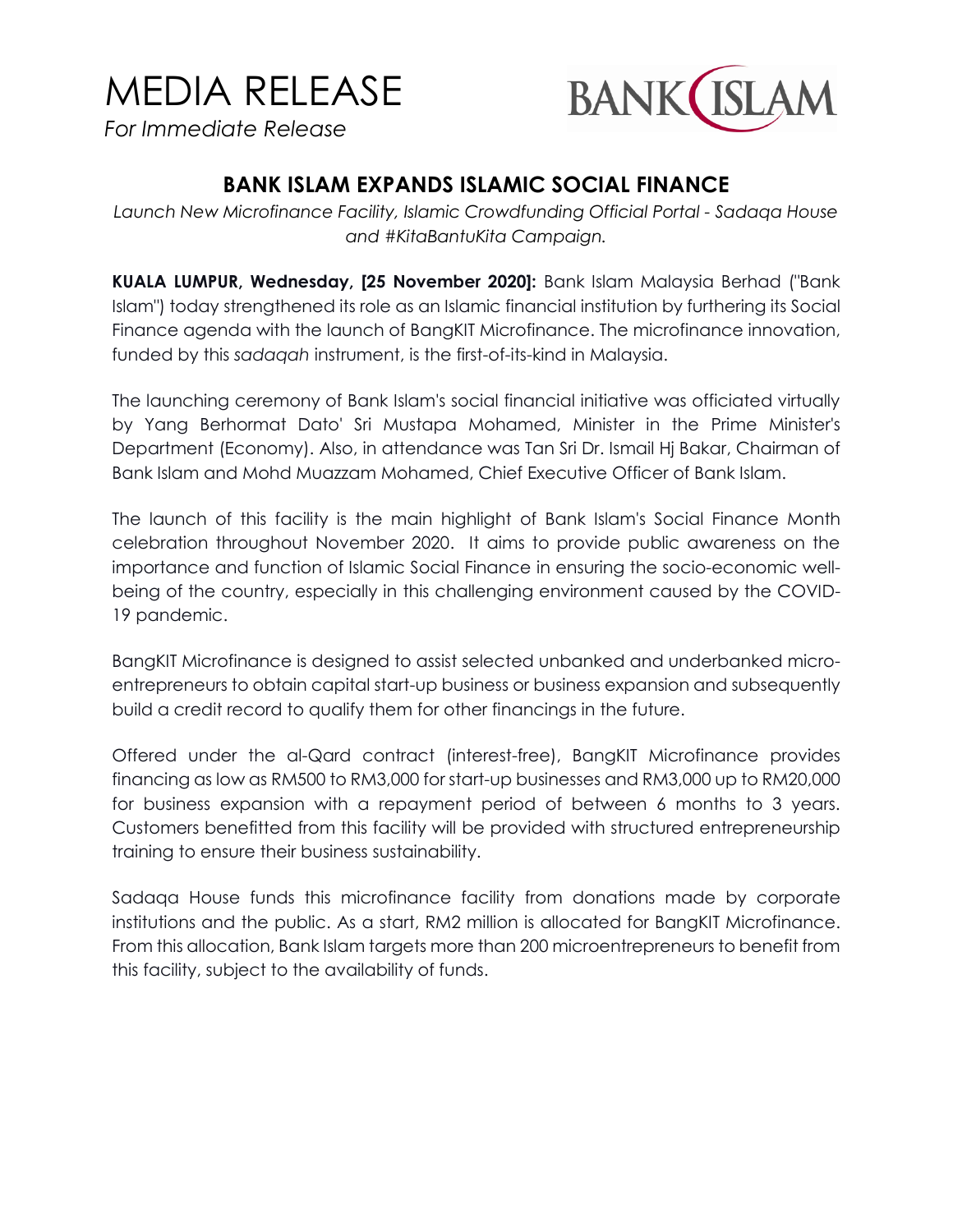Details of the BangKIT Microfinance facility are as follows:

| <b>No</b>      | <b>Key Features</b>                   | <b>Details</b>                                                                                                                                                                                                                                                                                                                                                                                          |  |
|----------------|---------------------------------------|---------------------------------------------------------------------------------------------------------------------------------------------------------------------------------------------------------------------------------------------------------------------------------------------------------------------------------------------------------------------------------------------------------|--|
| 1              | <b>Eligibility Criteria</b>           | Registered business with SSM<br>$\bullet$<br>Have an acceptable and viable business plan<br>$\bullet$<br>projecting positive cash flow to repay the<br>loan;<br>Have an account with Bank Islam;<br>$\bullet$<br>Individual or group basis; and<br>Must be recommended by changemakers                                                                                                                  |  |
| $\mathbf{2}$   | <b>Financing Limit</b>                | Start-up business:<br>Minimum RM500; maximum RM3,000<br><b>Business expansion:</b><br>Minimum RM3,000; maximum RM20,000                                                                                                                                                                                                                                                                                 |  |
| $\overline{3}$ | Tenure of Financing                   | Minimum: 6 months<br>Maximum: 3 years                                                                                                                                                                                                                                                                                                                                                                   |  |
| 4              | Collateral                            | No collateral, where necessary will require a social<br>guarantor                                                                                                                                                                                                                                                                                                                                       |  |
| $5\phantom{1}$ | Payment frequency                     | Monthly instalment                                                                                                                                                                                                                                                                                                                                                                                      |  |
| 6              | <b>Profit Rate</b>                    | 0%                                                                                                                                                                                                                                                                                                                                                                                                      |  |
| $\overline{7}$ | Disbursement Method                   | Disbursement will be made into borrower's<br>account with Bank Islam, or in case-to-case basis<br>to the vendor                                                                                                                                                                                                                                                                                         |  |
| 8              | Fees & Charges                        | Nil                                                                                                                                                                                                                                                                                                                                                                                                     |  |
| 9              | Documents Required<br>for Application | <b>Identity card</b><br>$\bullet$<br>Business information (e.g. business type,<br>$\bullet$<br>address, annual income, owner's information,<br>number of workers, etc.)<br>Proof of income (e.g. Income tax form B, latest<br>six months bank statement, etc.)<br>Proof of business operation (e.g. business<br>registration, business permit, etc.);<br>Utility bills; and<br>Other relevant documents |  |

Yang Berhormat Dato' Sri Mustapa Mohamed in his speech said, "Islamic banking has great potential to utilise Islamic social financial instruments such as zakat, waqf and sadaqah. These instruments should not be limited to the provision of basic needs and livelihoods of the needy or for religious purposes such as the construction of mosques and *madrasahs* only. It can be expanded to help the underprivileged and the community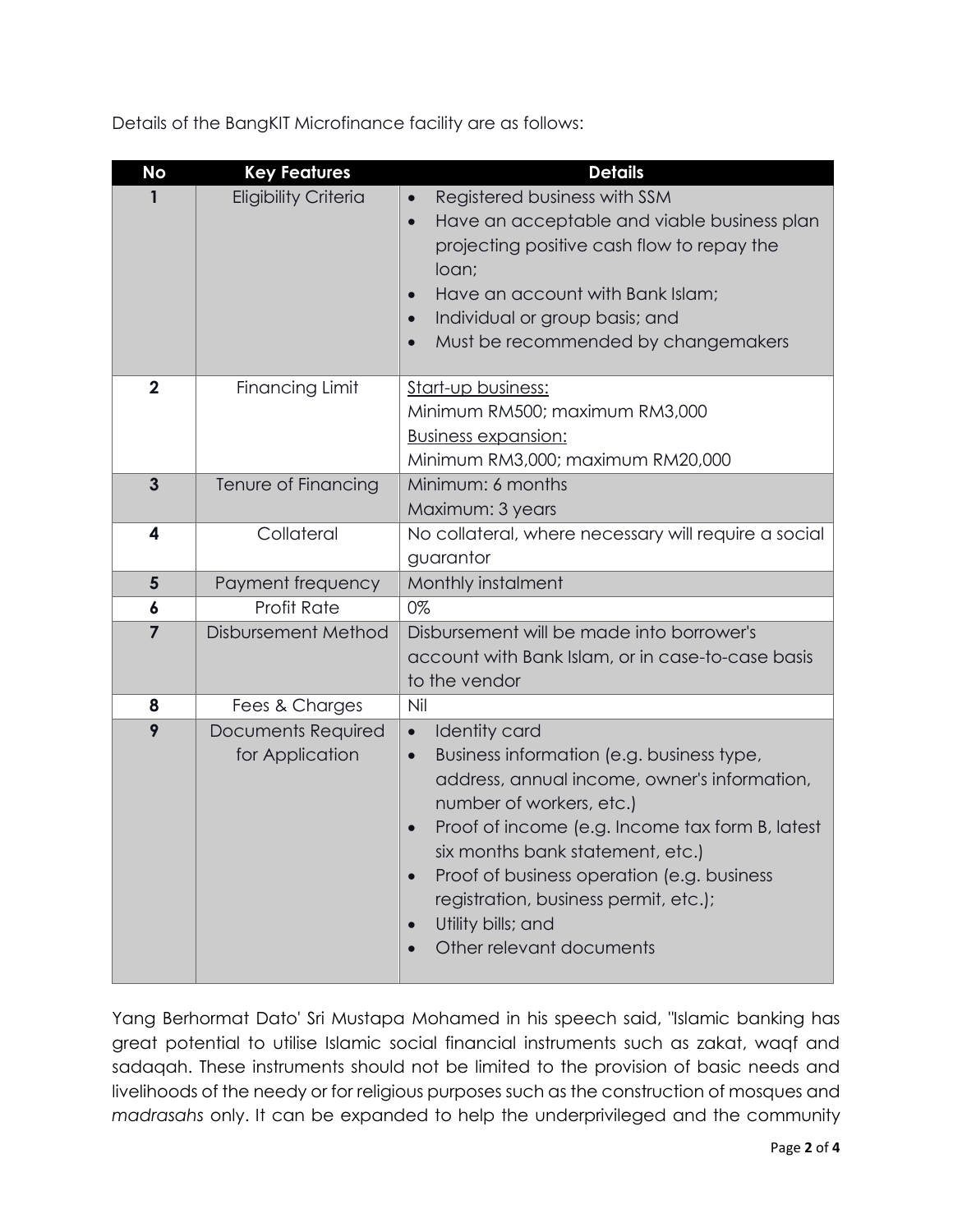who are severely affected by the uncertain economic situation, to enable them to be independent and sustainable in the long run."

*Sadaqa House Bank Islam* also introduced its new official portal [\(www.sadaqahouse.com.my\)](http://www.sadaqahouse.com.my/) to expand further the potential of the Islamic crowdfunding platform and attract the involvement from the public to contribute to social impact projects implemented by changemakers selected by Bank Islam.

Sadaqa House also published its inaugural performance report for general reference interested in learning more about the application of strict governance in managing the contributions received, the results and impact of its achievements as well as its long-term direction.

Following the third wave of COVID-19 that hit the country, Sadaqa House also organised the **#KitaBantuKita Campaign** from 25 November 2020 to 31 January 2021 to raise funds from the public to help ease the burden of those who are affected. Contributions to the #KitaBantuKita Campaign fund can be made through the Sadaqa House account (Bank Islam Account No: 140 140 101 88888). Other channels of donations provided include:

- i. setting up standing instruction from the donor's account;
- ii. via Sadaqa House's official portal; and
- iii. converting Bank Islam's TruReward Credit Card-i rewards into a form of charity.

As an added value, the campaign uses 1:1 matching basis. For every RM10.00 contribution made to #KitaBantuKita Campaign, Sadaqa House will match RM10.00 up to a maximum of RM500,000.

Mohd Muazzam said, "The Bank believed that Islamic financial instruments could support Malaysia's growth towards a high-income country. We put the Social Finance initiative as part of our 2021 Strategic Goals, and are strategising its wider implementation before the pandemic. As the world grappled with the economic outcome of COVID-19, the pandemic has accelerated our social, financial mission due to the urgent need for exploring all possible options to mitigate its impact to people's livelihood and nation's economy as a whole."

In the afternoon, Bank Islam also organised a webinar entitled "Islamic Financial Instruments for More Effective Social Impact". This webinar features Mohd Nazri Chik, General Manager, Strategic Relations, Bank Islam; Prof. Dato' Dr Azmi Omar, President and Chief Executive Officer of the International Center Education in Islamic Financial (INCEIF) and Prof. Dr Amir Shaharuddin, Chief Executive Officer, Yayasan Wakaf Malaysia.